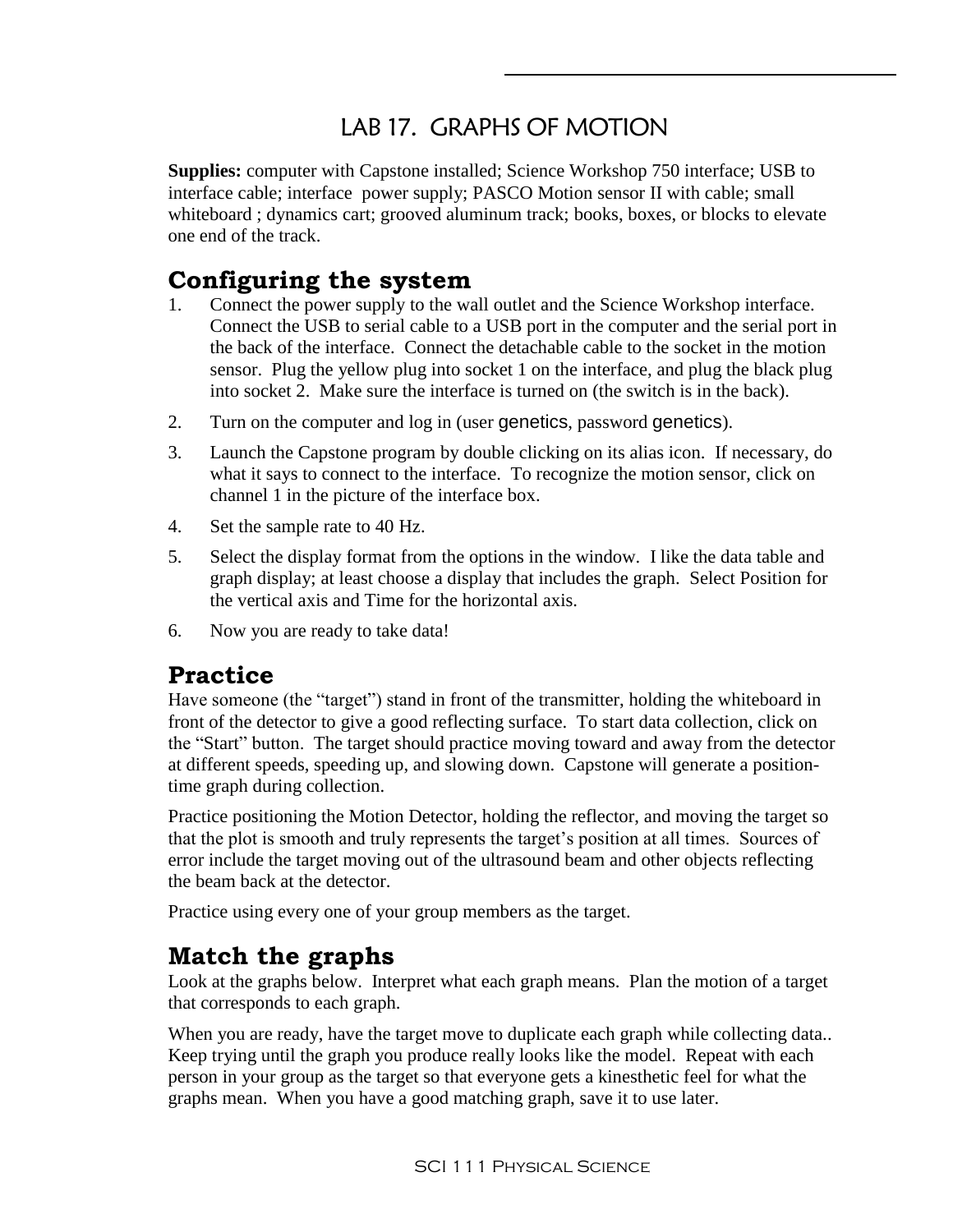In the space to the right of each graph, describe the target's motion in words. Avoid the words "velocity," "acceleration," "positive," or "negative." Instead, use phrases like "speed up," "slow down," "hold still," "faster," "slower," "toward the detector," and "away from the detector."

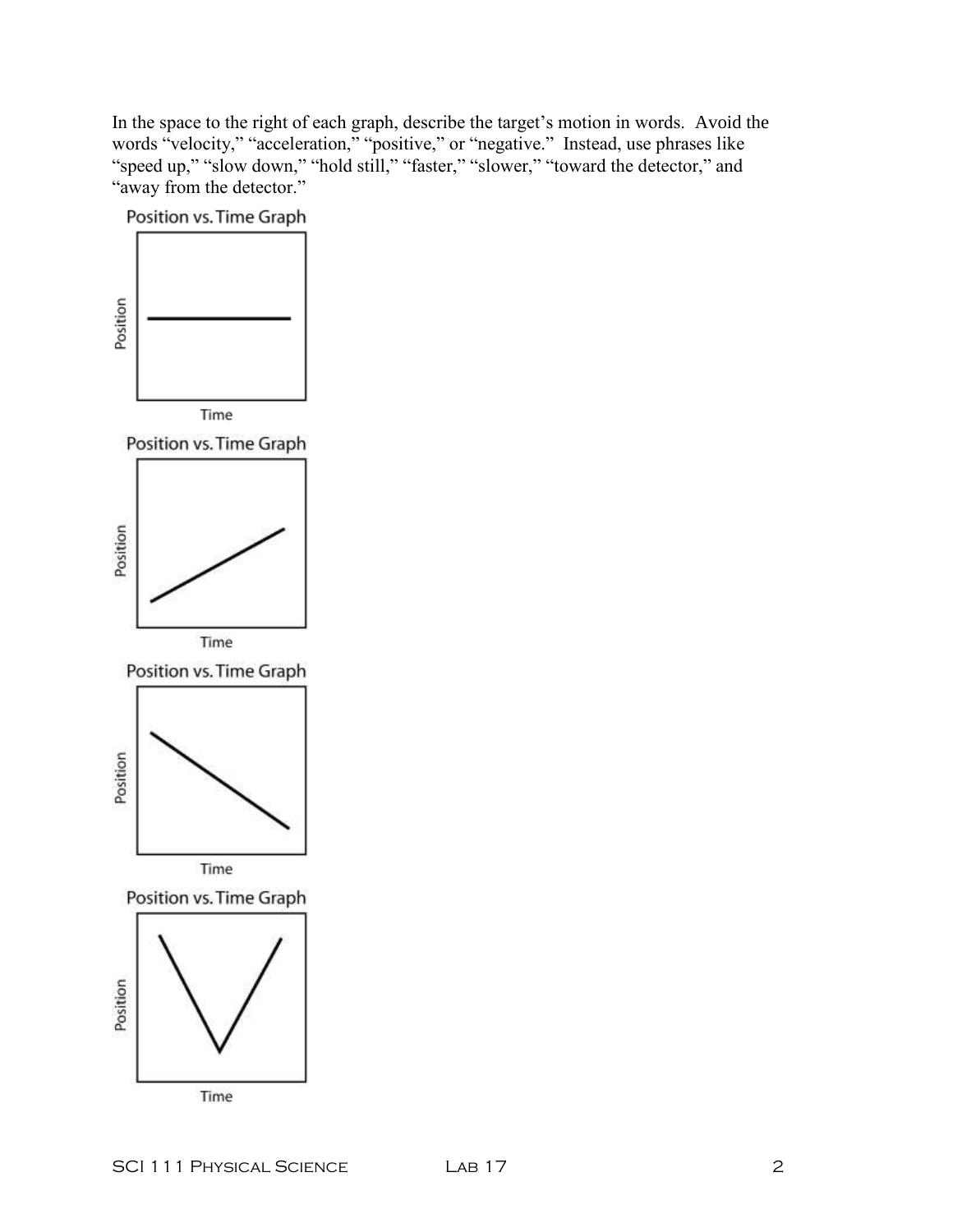

Study each graph and think of the motion that produced it. Make sure you understand how and why the graph describes the motion.

### **Make the graphs**

Here, you are given written descriptions of motion. Act out the motion in front of the probe while collecting data, and see what position-time graphs result.

Position vs. Time Graph

Walk steadily toward the probe, stop and wait briefly, and then walk steadily away from the probe.

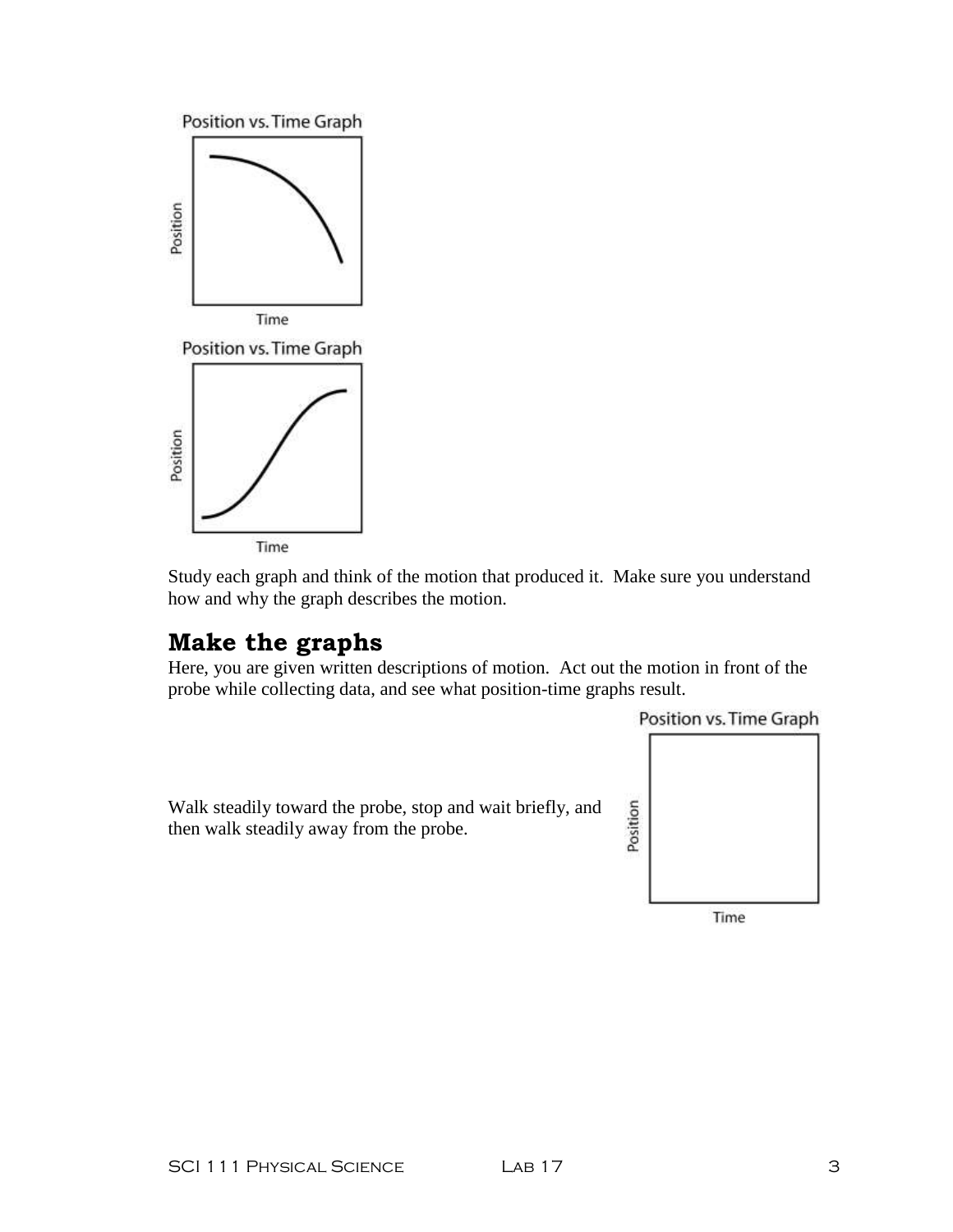

Study each written description and resulting position-time graph. Make sure you understand how and why they both describe the same motion.

# **Velocity Plots**

Now that you have an idea what position-time graphs look like, we'll move on to graphs of velocity and acceleration. Velocity is the rate of change of position; acceleration is the rate of change of velocity.

To plot a velocity graph, change the vertical axis label of the graph to "velocity." You now should have axes for a velocity-time graph.

Using the data from your previous runs, plot the velocity-time graphs corresponding to the position-time graphs in the spaces directly below them.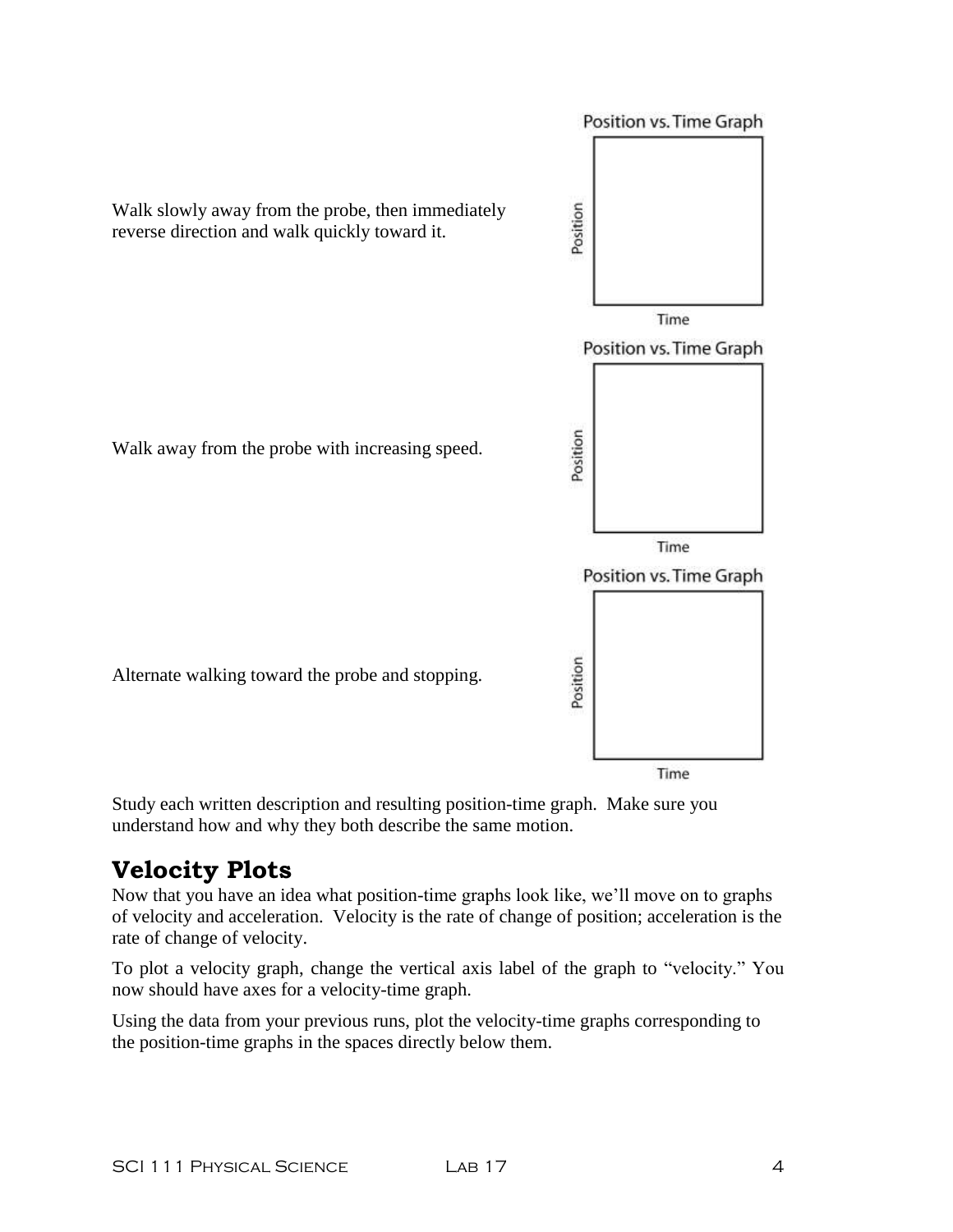



Study each graph and consider the motion that produced it. Make sure you understand how and why each graph describes the motion.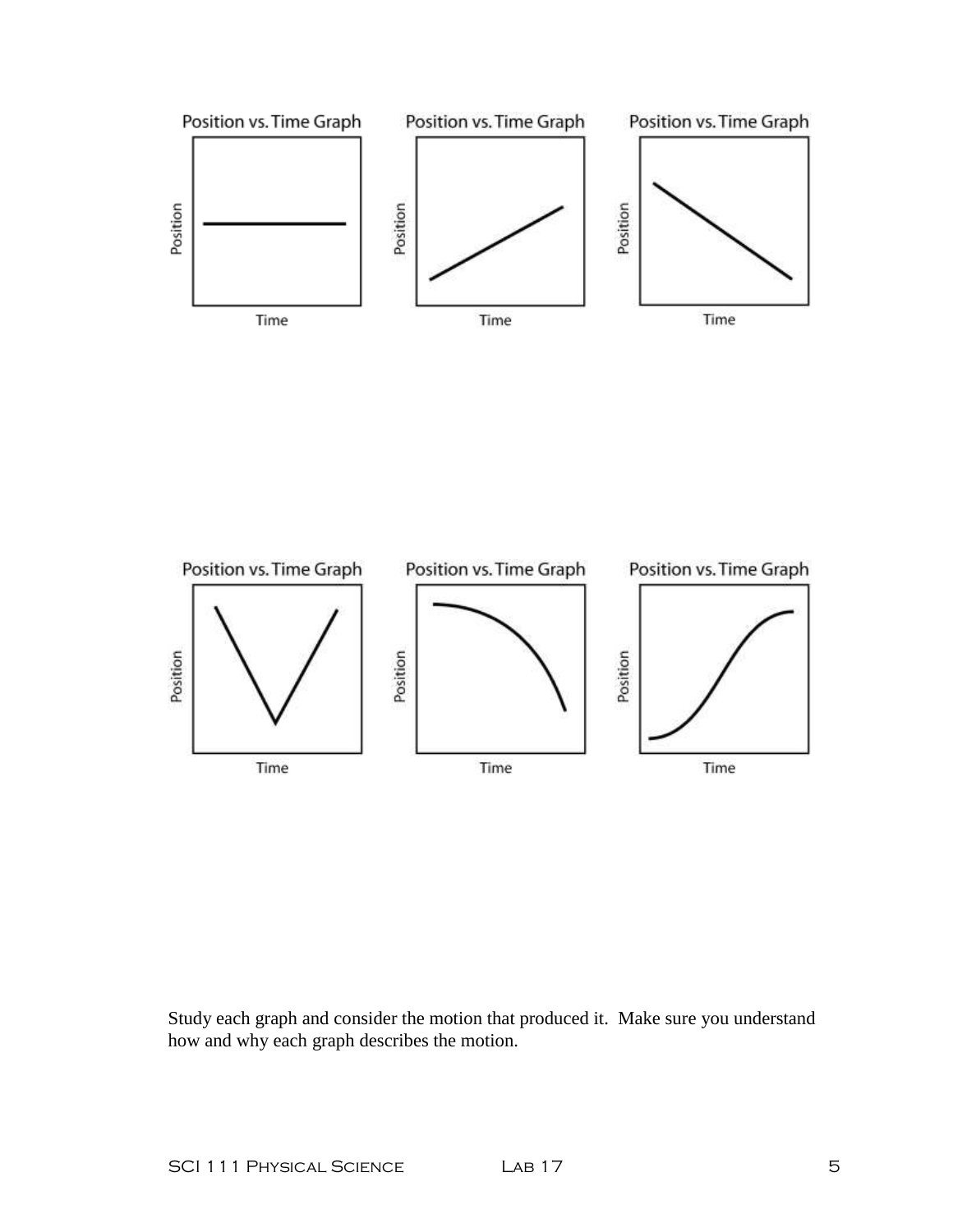## **Discover velocity graphs**

Here, you are given written descriptions of motion. Act out the motion in front of the probe while collecting data, and see what velocity-time graphs result.